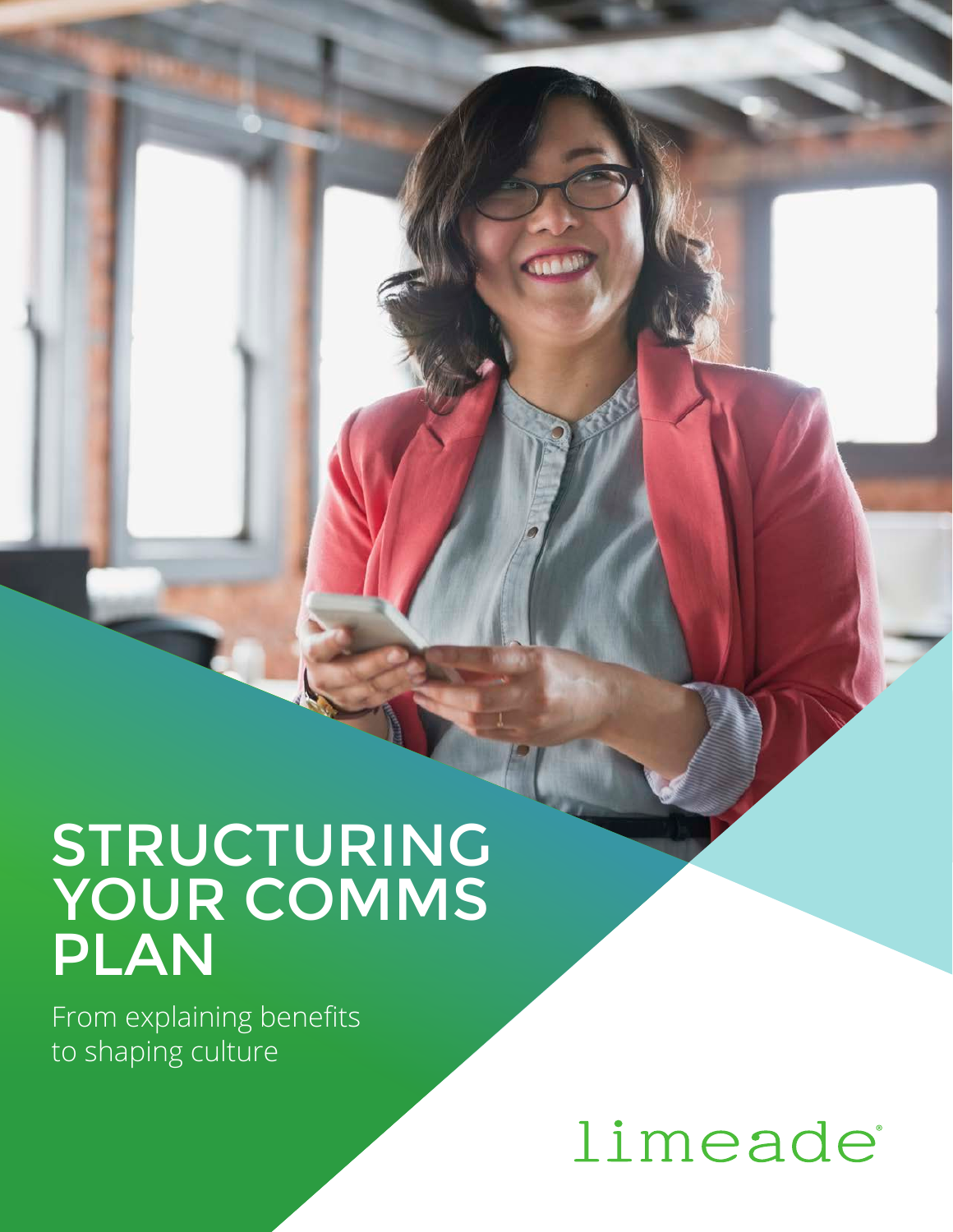

You know that a connected, engaged workforce is critical to organizational success. But how do you move from knowing it's important to structuring your overall communications strategy? How will you reach every employee? What should you communicate? How often? Will employees, especially dispersed or deskless, adopt what you deliver? These are important topics to research, understand and plan for within your unique organization.

Once you identify and implement a strategy, there are many advantages to a comprehensive communications plan, and especially an employee mobile app. The world is more digital than ever before, and employers have an opportunity to take advantage of smart phone ubiquity to empower their people with information and connection in the workplace.

#### THE WHY BEHIND COMMUNICATIONS

Thoughtful communications help employees understand the value of their benefits and keep them informed on the latest company news. More than that, a successful communications plan ensures that employees feel included and appreciated as a part of their company's vision.

Whether you invest in an app or build your own program from the ground up, use the following strategies to structure your communications for success and display ROI to your leaders and decision-makers.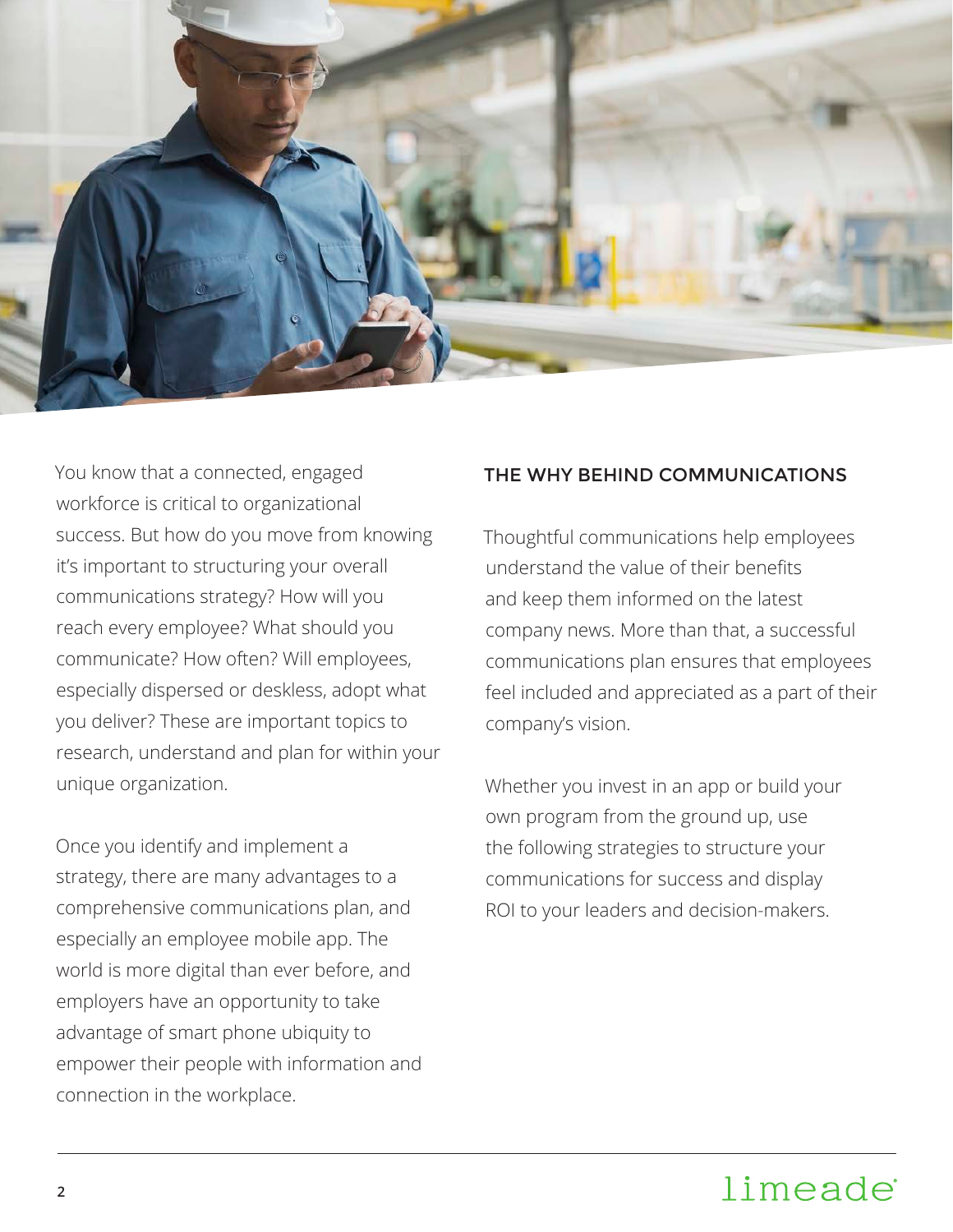# THE POWER OF REACH

## ENGAGE YOUR PEOPLE AND PROVE THE VALUE

With HR's ever-increasing responsibilities, communicating benefits and policies isn't always easy, and it's only the tip of the iceberg. There's another dimension to communications. Companies are competing to attract and retain great talent, and that takes investment in culture. It means showing appreciation, creating opportunities for engagement and building connections company-wide. Relevant, regular communications support all of these goals.

Here are four tips to help you build an effective, multi-faceted communications plan and, when applicable, prove its value to everyone involved.

# **1**

### DEVELOP A COMPREHENSIVE, RELEVANT COMMUNICATIONS PLAN

Regular, relevant communications show your employees you care — and the data shows they want more.

A recent study found that

of employees said their top complaint about their employers' benefits program is that **communications are too infrequent <sup>1</sup>** 41%

Giving benefits a consistent platform marks the beginning of a two-way dialogue between you and your people, opening the door for future initiatives around well-being, engagement and culture-building.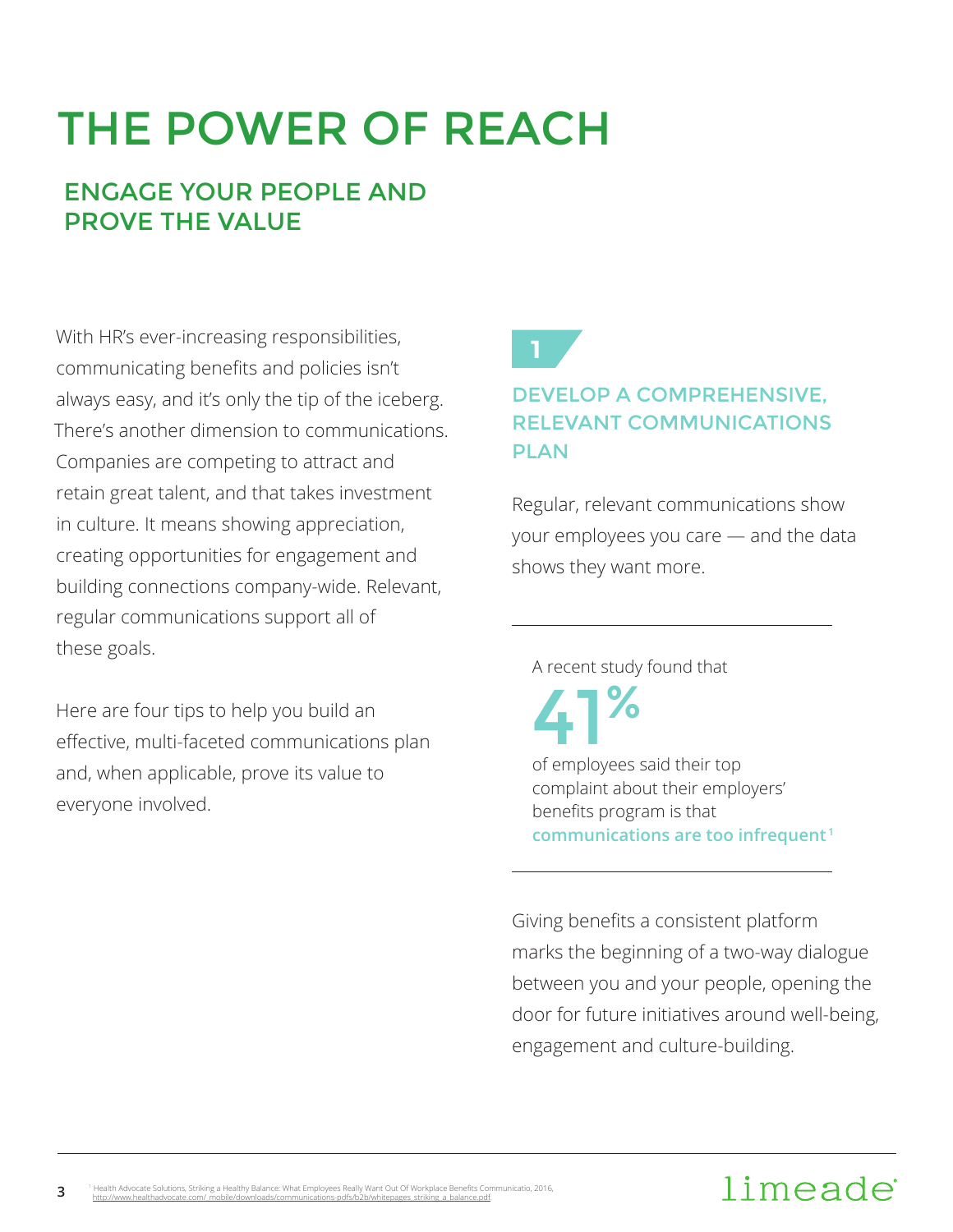Whatever approach you decide to take, an in-house program or a mobile app vendor, it needs to be comprehensive. But what does that entail?

Research, research, research. Identify your key audiences. Categories might include:

- Full-time or part-time employees
- Field-based or remote employees
- Office or deskless employees (from manufacturing facilities to coffee shops)

Understanding the landscape will help identify the best way to reach your employees later. In the meantime, you need to create key messages for each audience. Keep these three effective communications pillars in mind:

- 1. Clarity
- 2. Specificity
- 3. Simplicity

### EXAMPLE:

You're trying to reach an hourly retail workforce. Employees are frequently moving, interacting with customers and when they clock out, they're gone.

Key messages for this audience should be simple — create a system that allows them to see that a particular message is relevant to benefits or policy changes, for example. If you go with a mobile app, designate a channel that collects this essential information. Once they're tuned into the simplicity, you can deliver the specifics and introduce them to more engaging content.

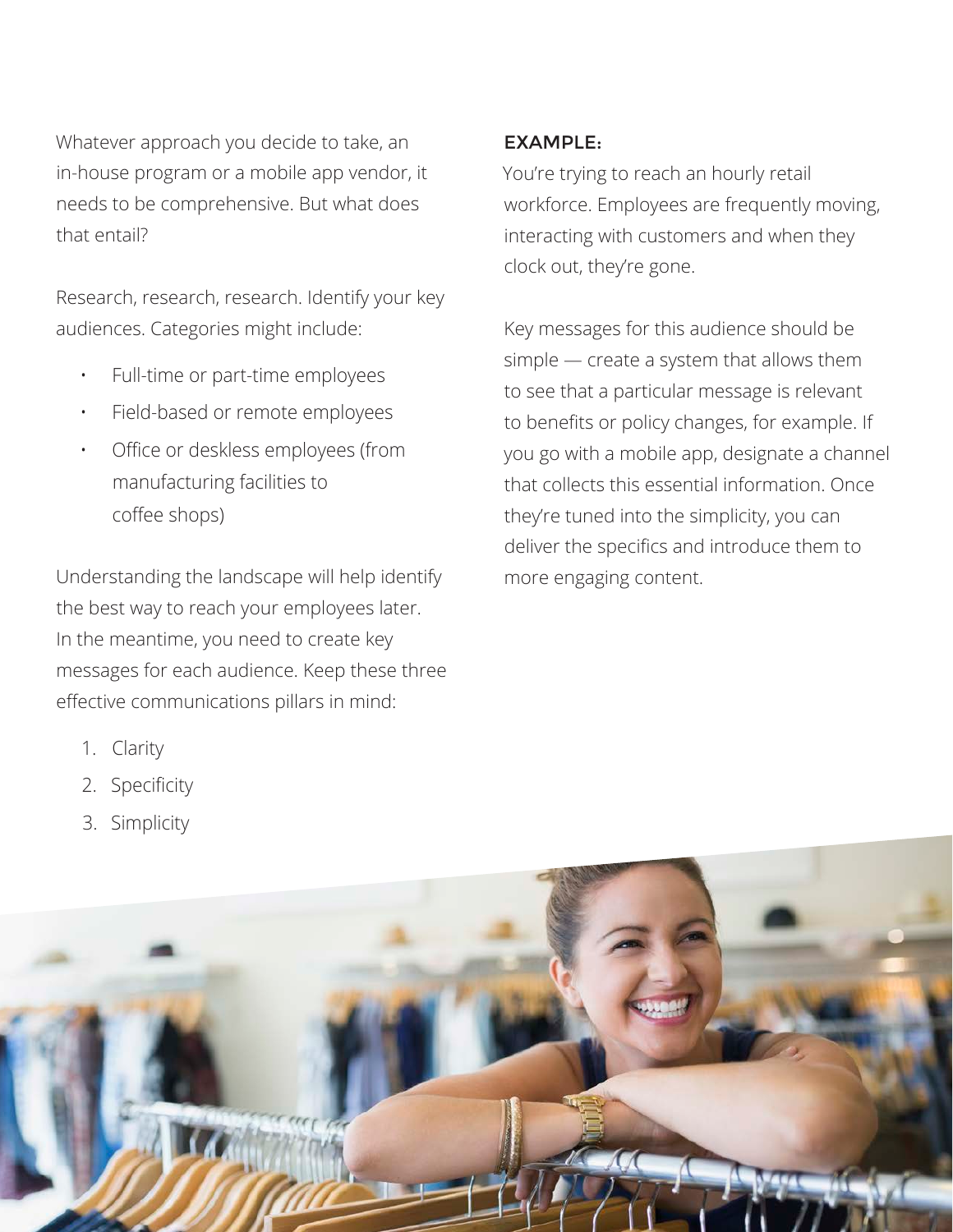## SEND MESSAGES OFTEN, BUT CONSOLIDATE WHEN POSSIBLE

Set expectations early by sending out frequent information, especially when it comes to policies and benefits. Consistency is key. Year-round messages and reminders give employees the access and prompts they need to make necessary changes throughout the year, and they reduce manual processes and work streams for HR professionals.

Frequency and accessibility are important in benefits. Though employees deserve regular updates on the deeper information such as company announcements and news, they might lose impact when overdelivered.

Give company updates, employee news, events and more the attention they deserve: deliver visually appealing newsletters, solicit employee stories, spotlight wins. Make this content an event in-and-of-itself and anticipation will build.

#### PROVING THE ROI OF CONSOLIDATED COMMUNICATIONS

Sometimes increasing engagement is about consolidation. When Jennifer Mitchell, Director of Internal Communications at Hackensack University Medical Center, heard that emails were often instantly deleted, she remade their newsletter. In addition to improving content, she added news normally delivered in multiple daily emails.

Now, each newsletter Mitchell sends includes the line: *"This edition saved your inbox (#) emails."* 

The numbers back it up: the weekly newsletter helped **reduce employee communications emails by 92 percent and increase open rates by 46 percent. People are getting engaged.**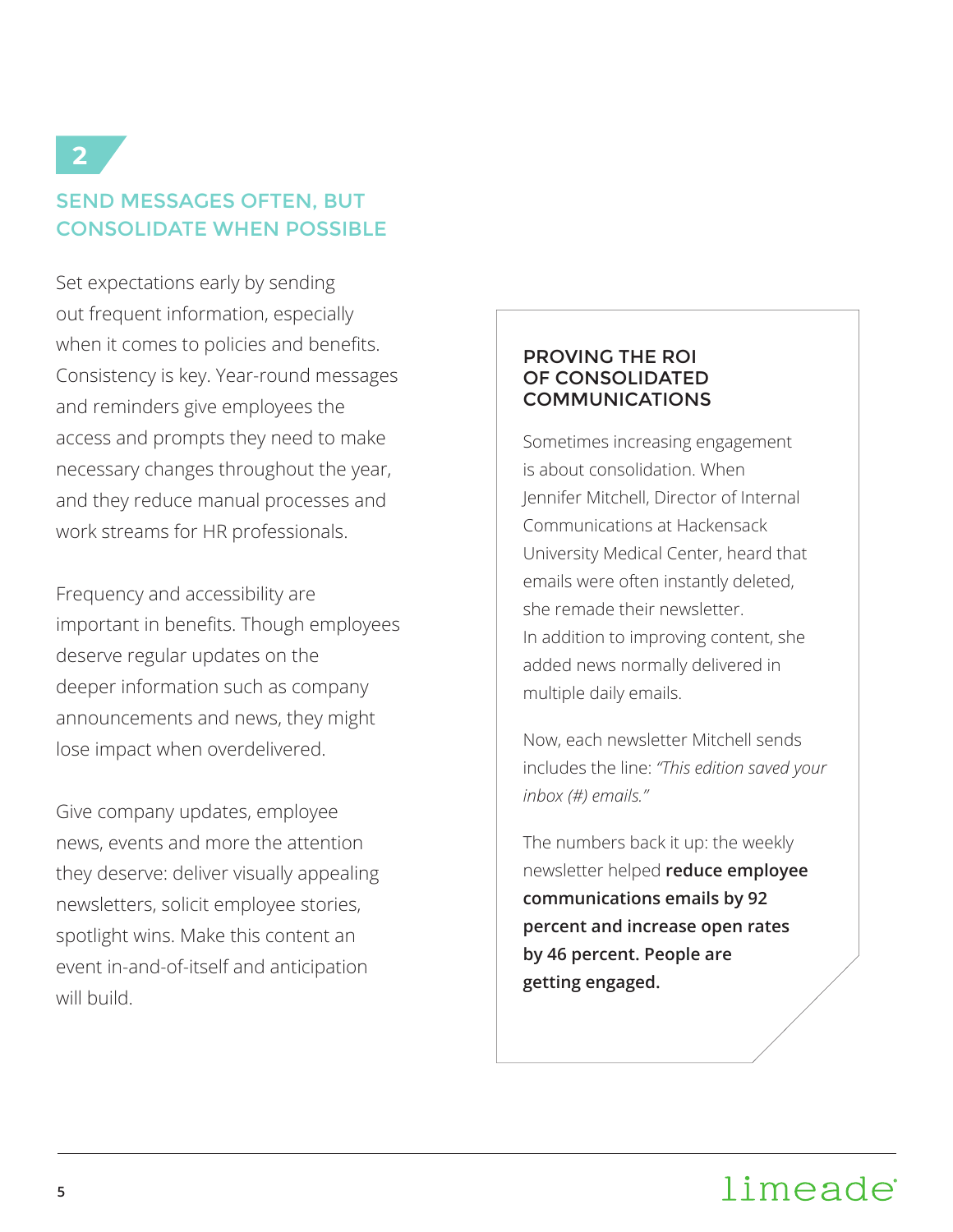## CHOOSE THE BEST COMMUNICATION CHANNELS FOR YOUR AUDIENCES

Take inventory of your channels and determine the best way to reach every employee. Think back to each unique audience in your company and its key messages. What do you think might succeed? Maybe you're using a system that isn't working for your people, maybe they're overwhelmed by emails. It never hurts to ask for input as you narrow down the options.

#### ENHANCE YOUR REACH WITH A MOBILE APP

Give employees easy access to important benefits information and culture-enhancing conversation with an employee app. It keeps relevant information all in one place, and you can easily tailor messages for different groups and regions.

Think your non-digital workforce is unreachable?

A recent Pew Research study found that

77%

**6**

of Americans now own a smartphone and 1 in 5 Americans use a smartphone as their primary means of online access<sup>2</sup>

Mobile usage is even growing among older generations.<sup>3</sup> It could be the solution that finally works for your workforce.

#### PROVING THE ROI FOR AN EMPLOYEE MOBILE APP

To justify a technology solution, it's helpful to show how it amplifies internal messages. Alison Pase and her team at Cengage Learning often produce communications videos, but without a mobile platform, viewership was limited.

With a mobile app, Pase not only tracked more views but saw faster uptake. Knowing this, more leaders were willing to appear in videos, boosting visibility and connection within the company culture.

*"It used to take a couple of weeks to get good penetration, and now it only takes a few days — so messages are timelier."* 

Alison Pase, Vice President of Internal Communications at Cengage Learning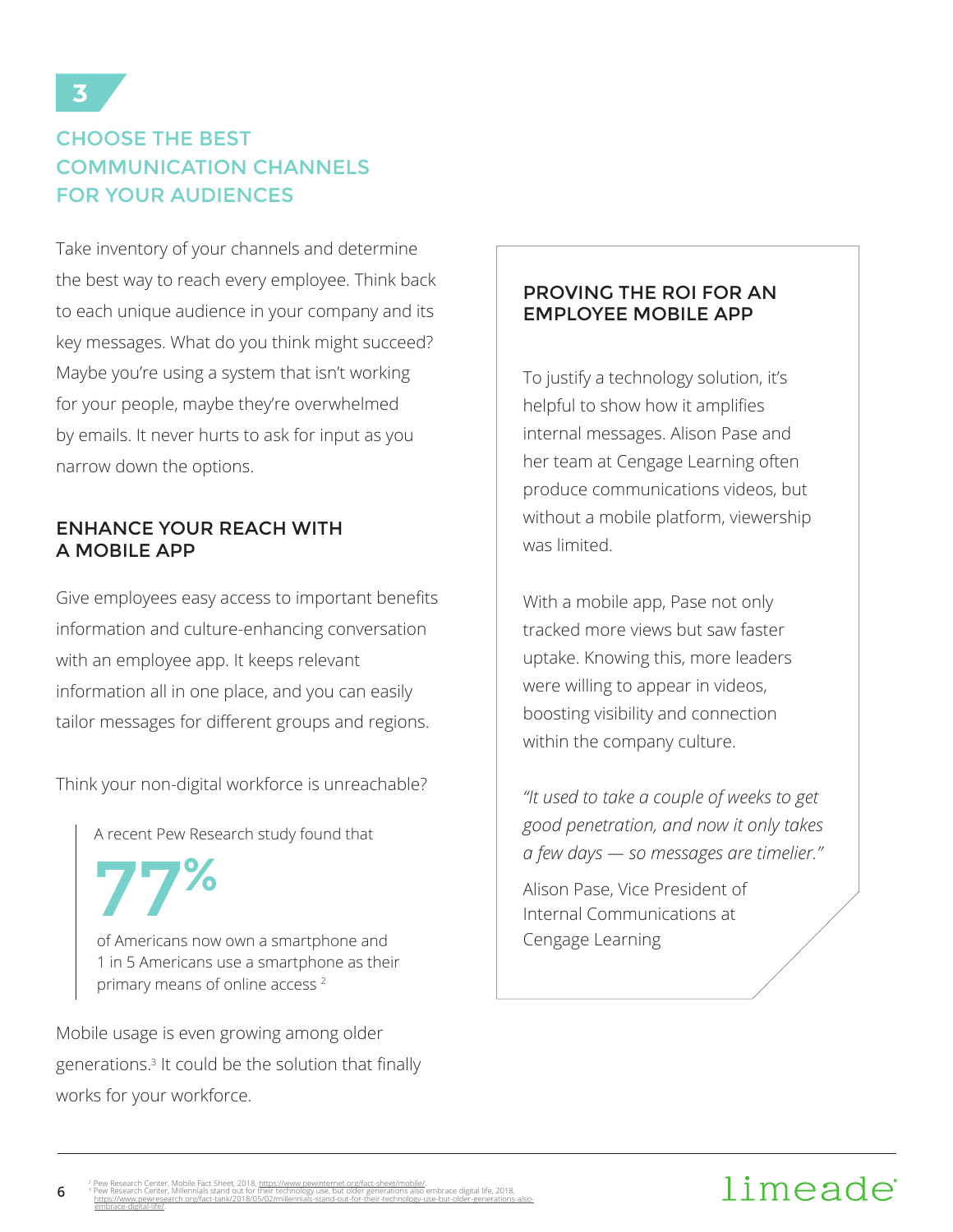

#### **4**

#### REACHING YOUR DESKLESS **WORKERS**

Employees in dispersed locations complicate communications — especially for large employers. When job functions and locations vary, you need a system that reaches people quickly but you also need to ensure employees don't miss the messages if they check in later.

To communicate with these hard-to-reach employees, leverage mobile technology to surface announcements, changes and news and elevate content that employees can interact with whenever, and wherever.

## WHEN IT COMES TO CREATING A SUCCESSFUL COMMUNCIATIONS PLAN, ROI IS MORE THAN THE NUMBERS

Showing executive leaders that your employee communications strategy is working doesn't always mean accumulating click-throughs and spreadsheets. It also means proving that your campaigns change how employees do their jobs. It means showing that people are more excited to contribute to your organization's success.

With the strategies and examples above, you can build a plan that works for your organization. You can start a conversation about the growth areas with your leaders and you can define how you'll prove the ROI. Think about the internal metrics that matter in your company and always remember to bring human stories to the table — your people, their well-being and engagement, are truly your greatest asset.